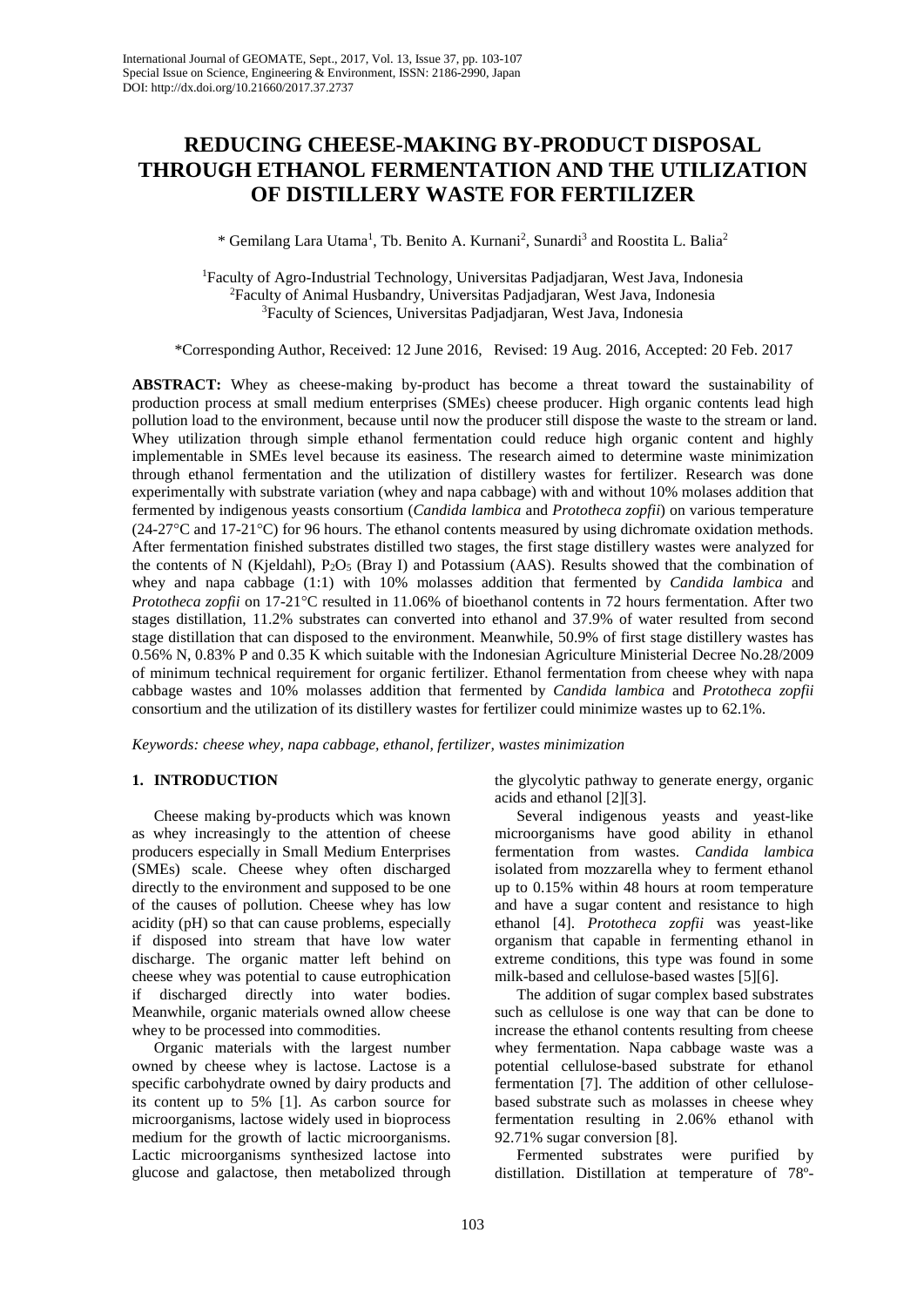100°C resulted in ethanol evaporation, and through the condensing unit ethanol with desired purity will be released.

The distillation also resulted distillery waste that potentially polluting the environment because it's contains high organic materials. Undilluted organic load on distillery wastes could results toxic effect on aquatic organisms and the color could also block out sunlight thus hamper photosynthesis inside the waters [9]. Distillery wastes have low pH of 3.8-4.4, BOD of 45000-60000 ppm and COD of 70000-98000 ppm with suspended solids of 2000-14000 ppm [10].

The distillery wastes with the organic materials contained could applied as organic liquid fertilizer [11]. Common characteristic of distillery wastes showed the contents of 0.10-0.12% N, 0.05-0.15% P and 0.5-1.2% K [10]. Meanwhile, distillery wastes generated from the residue of neufchatel whey fermentation contains 0.1% N, 0.07% P and 0.14% K [12].

Cheese whey utilization through ethanol fermentation with the utilization of distillery wastes for fertilizer aimed to minimize wastes disposal into environment. Aside from being able to decrease organic material load through reduction of BOD and COD, the amount of wastes to be released can be reduced.

## **2. MATERIALS AND METHODS**

#### **2.1 Materials**

Cheese whey taken from Koperasi Peternak Bandung Selatan (KPBS), napa cabbage (*Brassica rapa subsp. pekinensis*) wastes and molasses from Pangalengan traditional market, Bandung District.

#### **2.2 Methods**

#### *2.2.1 Yeasts isolates prepartion*

*Candida lambica* isolated from cheese whey and *Prototheca zopfii* isolated from broccoli leaves. The yeasts isolates grown in Nutrient Broth/NB with the addition of 3% yeast extract (Kraft Foods Inc.) and 10 ppm amoxycilline (PT. Kimia Farma), then incubated for 36 hours at room temperature (26-28°C) [4].

#### *2.2.2 Ethanol production*

Cheese whey and napa cabbage wastes (1:1) mixed then set into two replications treatments i.e. : with and without 10% molasses addition, incubation temperature of low temperature (17- 20°C) and room temperature (24-27°C) for 96 hours fermentation. Ethanol contents measured with dichromate oxidation methods every 24 hours [13]. Data analyzed with multivariate regression analysis (SPSS 18).

## *2.1.3 Distillery wastes characterization*

Fermented substrates distilled two stages at 78- 100°C. Residue of first stage distillation measured on the contents of Nitrogen/N (Kejldahl), Phospate/  $(P_2O_5)/P$  (Bray I), and Potassium/K (*Atomic Absorbtion Spectrophotometer*/AAS) then compared with the ministerial decree No.8/2009 for minimum technical requirement for organic fertilizer. Volume of distillery wastes measured as basis for waste minimization calculation.

Use at most three levels of headings that correspond to chapters, sections and subsections. The first level headings for chapter titles should be in 10pt, bold, justified, and upper case font. Leave one-blank line before and after the first level headings, respectively.

#### **3. RESULTS AND DISCUSSIONS**

Results of ethanol fermentation (Fig.1) shown increased until 72 hours and decreased at 96 hours. Highest ethanol contents (11.06%) resulted by treatment of 10% molasses addition that incubated at low temperature for 72 hours. Analysis of multivariate regressions showed that the variables of molasses addition, temperature and incubation time significantly affected the ethanol contents with  $R^2=0.945$  and the multivariate regression equation of  $Y = 15,12 - 6,11X1 - 0,06X2 +$ 0,33X3.



Note :

M1T1 : 10% Molasses addition, low temperature M2T1 : 0% Molasses addition, low temperature M1T2 : 10% Molasses addition, room temperature M2T2 : 0% Molasses addition, room temperature

## Fig. 1 Ethanol production

The addition of 10% molasses could produce 11.06% ethanol contents. Molasses contains 50% sugars that can be fermented and enhanced ethanol productivity [14][15]. The mixture of cheese whey and molasses as much as 10% was an effective and efficient treatment for ethanol fermentation [8].

Ethanol contents declined at 96 hours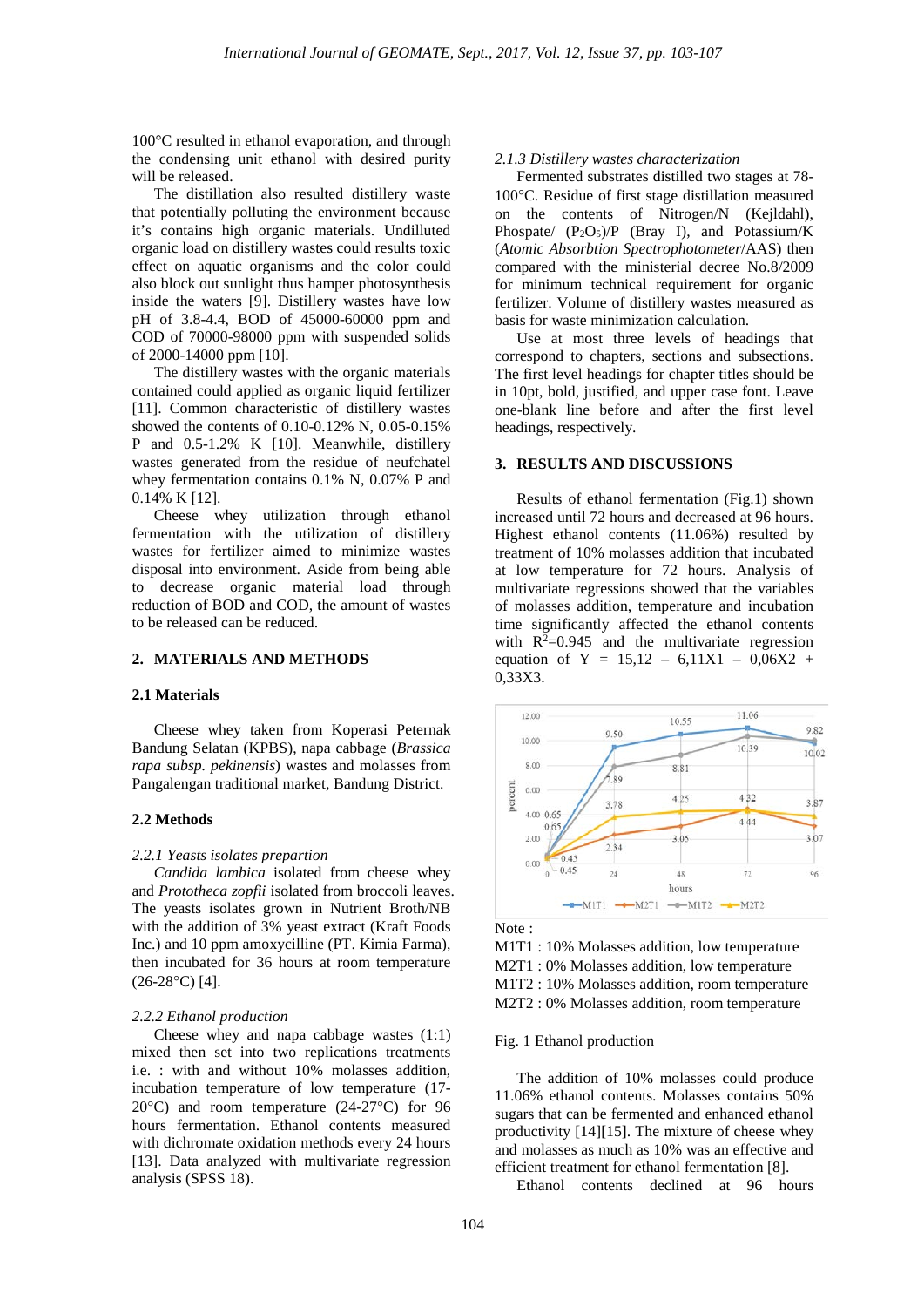incubation. At this stage, yeasts has been through stationary phase and lead to death phase. The optimum incubation time for ethanol fermentation from cheese whey with the addition of cellulosebased substrates was 72 hours. Incubation until 96 hours will reduce the ethanol levels because it's converted to other compounds such as esters [16].

Low temperature (17-21°C) produced the best ethanol contents on 72 hours of fermentation. At low temperatures, yeasts sensitivity to the toxicity of ethanol to be lower so that the fermentation continues, meanwhile at warmer temperatures (> 20°C) loss of viability of yeasts happens faster [17].

After the fermentation done, fermented substrates was distilled 2 stages and the distillery wastes were characterized then compared to the Indonesian Agriculture Ministerial Decree No.28/2009 of minimum technical requirement for organic fertilizer (Table 1). The results showed that the distillery wastes characteristics was suitable with the requirements.

Table 1 Distillery wastes characteristics

| Items          | %    | Decree No.28/2009 |
|----------------|------|-------------------|
| Nitrogen $(N)$ | 0.56 | < ').             |
| $P_2O_5(P)$    | 0.83 | < ').             |
| Potassium (K)  | 0.35 | γ9                |

The potential of distillery wastes as organic fertilizer can be characterized from the raw materials. Cheeses whey still contain 0.06% N, 0.38% P, and 0.12% K, while the molasses had 0.20% N, 0.27% P, and 0.11% K [8]. In addition, there were 1.3% N and various minerals including P and K in napa cabbage [18].

Aside from cheese whey, napa cabbage and molasses, the number of N, P and K on the distillery wastes could derived from yeast cells that assimilate and utilize the elements. Yeasts were able to utilize methionine, histidine and lysine that available in cheese whey as the primary nitrogen source for growth and keep it inside the cell up to 10% of the dry weight of yeast cells [19][20]. Phosphorus contained in cheese whey were essential nutrients required for the growth of yeasts then stored inside the cell in the form of orthophosphate (H2PO4) [21][22]. Meanwhile potassium were macro minerals needed by yeasts as cofactor of various enzymes involved in oxidative phosphorylation, biosynthesis of protein and carbohydrate metabolism [19].

Volume of distillate and the residue of 2 stages distillation were measured and shown at Table 2.

| Table 2 Distillation results volume |
|-------------------------------------|
|-------------------------------------|

| <b>Items</b>         | ml   | $\%$ |            |
|----------------------|------|------|------------|
| Fermented substrates | 2000 | 100  |            |
| Residue stage 1      | 1018 | 50.9 | Fertilizer |
| Distillate 1         | 982  | 49.1 |            |
| Residue stage 2      | 224  | 11.2 | Ethanol    |
| Distillate 2         | 758  | 37.9 | Water      |

Fermentation of cheese whey with napa cabbage and molasses addition, for ethanol and the utilization of distillery wastes as organic fertilizer could minimize wastes disposal significantly. First stage distillation was resulted 50.9% of total substrates volume that can used as fertilizer. The second stage distillation was resulted average 11.2% of total substrates volume of ethanol and 37.9% residue in the form of distilled water which can be released to the environment. The results showed that the utilization made an impact on waste minimization up to 61.2% and leaving distilled water residue that can disposed to the environment.

# **4. CONCLUSION**

The fermentation of whey and napa cabbage (1:1) with 10% molasses addition by *Candida lambica* and *Prototheca zopfii* at the temperature of 17-21°C for 72 hours resulted in bes ethanol contents of 11.06%. Two stages distillation resulting in 37.9% distilled water, 11.2% ethanol, and 50.9% distillery waste. The distillery wastes has suited the Indonesian Agriculture Ministerial Decree No.28/2009 of minimum technical requirement for organic fertilizer with N of 0.56%, P of 0.83% and K of 0.35. Ethanol fermentation and utilization of distillery wastes for fertilizer could minimize wastes up to 62.1%.

## **5. ACKNOWLEDGEMENTS**

Author would like to thanked Beasiswa Unggulan, Bureau of Planning and International Cooperation of Indonesian Ministry of Education for the Doctorate Program Scholarship. Also the Government of West Java Province for the Research Grant and the Rector of Universitas Padjadjaran for the Academic Leadership Grants. The data on this articles has been presented in the Second International Conference on Science, Engineering and Environment, 21-23 November 2016, Osaka, Japan.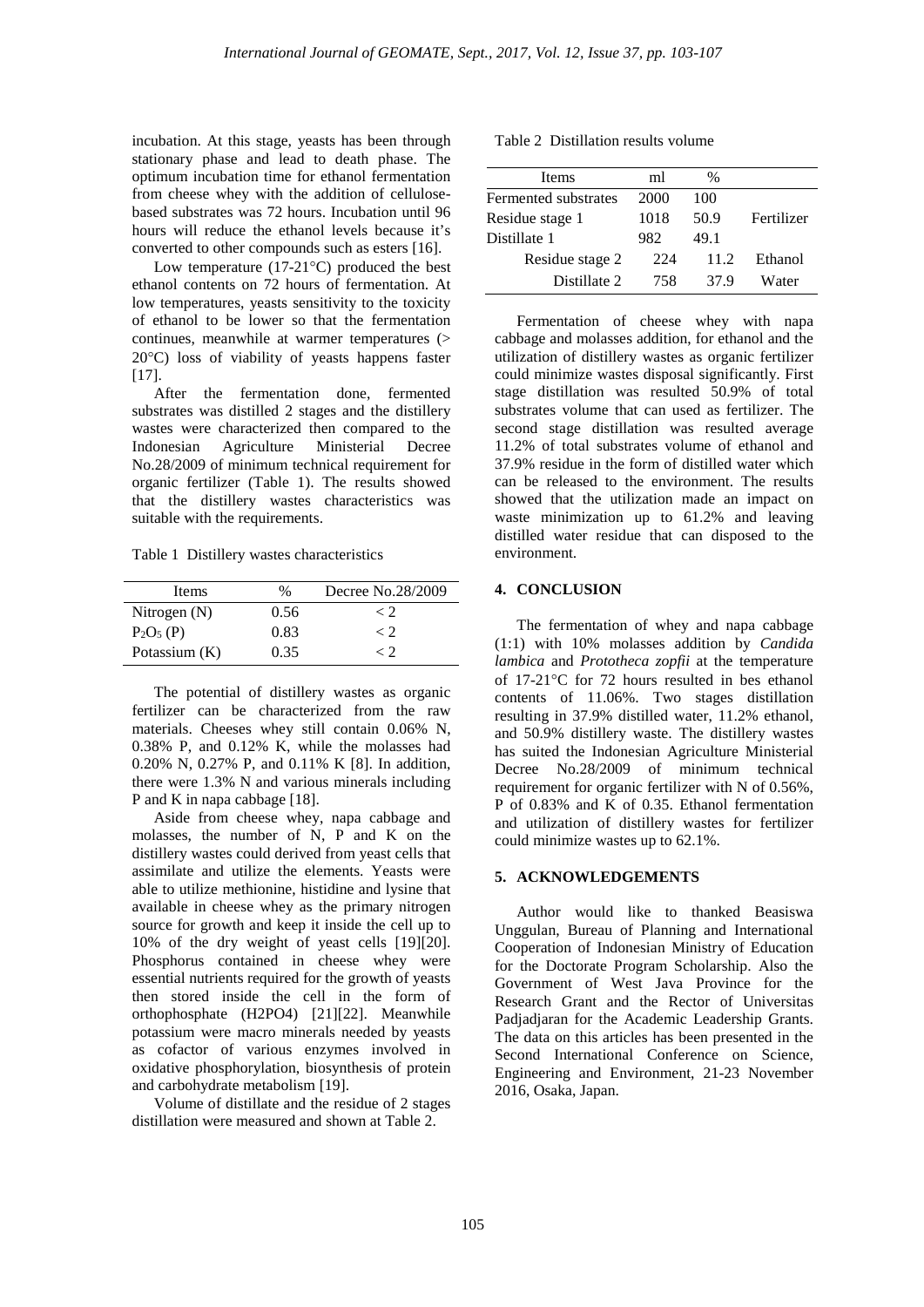## **6. REFERENCES**

- [1] Ghaly, A.E., Ramkumar, D.R., Sadaka, S.S., Rochon, J.D. "Effect of reseeding and pH control on the performance of a two stage mesophilic anaerobic digester operating on acid cheese whey", Can. Agric. Eng., Vol. 42, 2000, pp. 173–183.
- [2] Ghaly, A.E. and E.A. Echiegu. "Kinetic of a continuous flow no-mix anaerobic reactor", Energy Sources, Vol. 15 (3), 1993, pp. 1-17.
- [3] Maullu, C., Lampis, G., Basile, T., Ingianni, A., Rossolini, G.M., Pompei, R. "Production of lysozyme enriched biomass from cheese industry by-products", Journal of Applied Microbiology, Vol. 86, 1999, pp. 182-186.
- [4] Utama, G.L., Kurnani, T.B.A., Sunardi and Balia, R.L. "The isolation and identification of stress tolerance ethanol-fermenting yeasts from mozzarella cheese whey", International Journal of Advanced Science, Engineering and Information Technology, Vol. 6 (2), 2016, pp. 252-257.
- [5] Ueno, R., Urano, N., Suzuki, M. and Kimura, S. "Isolation, characterization, and fermentative pattern of a novel thermotolerant *Prototheca zopfii var. hydrocarbonea* strain producing ethanol and CO2 from glucose at 40°C". Arch. Microbiol., Vol. 177, 2002, pp. 244-250.
- [6] Cuc, C., Catoi, C., Fit, N., Rapuntean, S., Nadas, S., Bolfa, P., Taulescu, M., Gal, A., Tabaran, F., Nagy, A., Borza, G., Moussa, R. "The inhibitory effect of some natural essential oils upon *Prototheca* algae in vitro growth". Bulletin USAMV, Veterinary Medicine, Vol 67 (1), 2010, 34-38.
- [7] Thenmozhi, R. and Victoria, J. "Optimization and improvement of ethanol production by the incorporation of organic wastes". Advances in Applied Science Research, Vol. 4 (5), 2013, pp. 119-123.
- [8] Sadik, M. W. And Halema, A.A. "Production of ethanol from molasses and whey permeate using yeasts and bacterial strains". International Journal of Current Microbiology and Applied Sciences, Vol. 3 (3), 2014, pp. 804-818.
- [9] Tripathi, K. N., Ahmad, M. I. And Jamal, M. Y. "Comparative study of 'BOD', 'DO' and pH od distillery treated and untreated waste water". International Journal of Scientific and Research Publications, Vol. 5 (9), 2015, pp. 1- 7.
- [10]Ali, N., Ayub, S. and Ahmad J. "A study on economic treatment of distillery effluent". International Journal of Current Reseatch and Review, Vol. 7 (11), 2015, pp. 8-12.
- [11]Utama, G. L., Roostita L. B., Kurnani T. B. A. and Sunardi. "Cost Benefit Analysis of bioconversion neufchatel whey into rectified ethanol and organic liquid fertilizer in semi pilot scale". AgroLife Scientific Journal, Vol. 4 (1), 2015, pp. 192-196.
- [12]Utama, G. L., Roostita T. B., Kurnani T. B. A., Sunardi and Setiawan, I. "Fermentations of various whey types with using *Kluyveromyces lactis* in the production of bioethanol and organic liquid fertilizer". Lucrari Stiintifice, Medicina Veterinara Partea 2 Editura "Ion Ionescu De La Brad" Iasi, Vol. 54 (12), 2011, pp. 214-219.
- [13]Fakruddin, Md., Islam, Md. A., Ahmed, M. M., Chowdury, N. "Process optimization of bioethanol production by stress tolerant yeasts isolated from agro-industrial waste". International Journal of Renewable and Sustainable Energy, Vol. 2 (4), 2013, pp. 133 – 139.
- [14] Schweinitzer, T. and Josenhans, C. "Bacterial energy taxis: a global strategy?". Arch. Microbiol. J. Bacteriol. Vol. 170, 2010, pp. 5507 5511.
- [15]Khoja, A. H., Ali, E., Zafar, K., Ansari, A. A., Nawar, A. And Qayyum, M. "Comparative study of bioethanol production from sugarcane molasses by using *Zymomonas mobilis* and *Saccharomyces cereviseae*". African Journal of Biotechnology, Vol. 14 (31), 2015, pp. 2455-2462.
- [16]Azizah, N., Al-Baari, N. and Mulyani, S. "Pengaruh lama fermentasi terhadap kadar alkohol, pH dan produksi gas pada proses fermentasi bioetanol dari whey dengan substitusi kulit nanas". Jurnal Aplikasi dan Teknologi Pangan, Vol. 1 (2), 2012, pp. 72 – 77.
- [17]Sener, A. Canbas, A. and Unal, M. U. "The effect of fermentation temperature on the growth kinetics of wine yeast species". Turk. J. Agric. For. Vol. 31, 2007, pp. 349-354.
- [18]Kallabis-Rippel, K. "Studies on pak choi: cultivation and characterization". Ph.D. Thesis, Technische Universität München, Germany. . 2000.
- [19]Walker, G.M., Yeast Physiology and Biotechnology. John Wiley and Sons Ltd., 1998.
- [20]Messenguy, F., Andre, B. and Dubois, E. "Diversity of nitrogen metabolism among yeast species : regulatory and evolutionary aspects". The Yeasts Handbook : Biodiversity and Ecophysiology of Yeasts. Springer-Verlag Berlin Heidelberg. 2006, pp. 123-153.
- [21]Theobald, U., Mohns, J. And Rizzi, M. "Determination of in vivo cytoplasmic orthophosphate concentration in yeast".